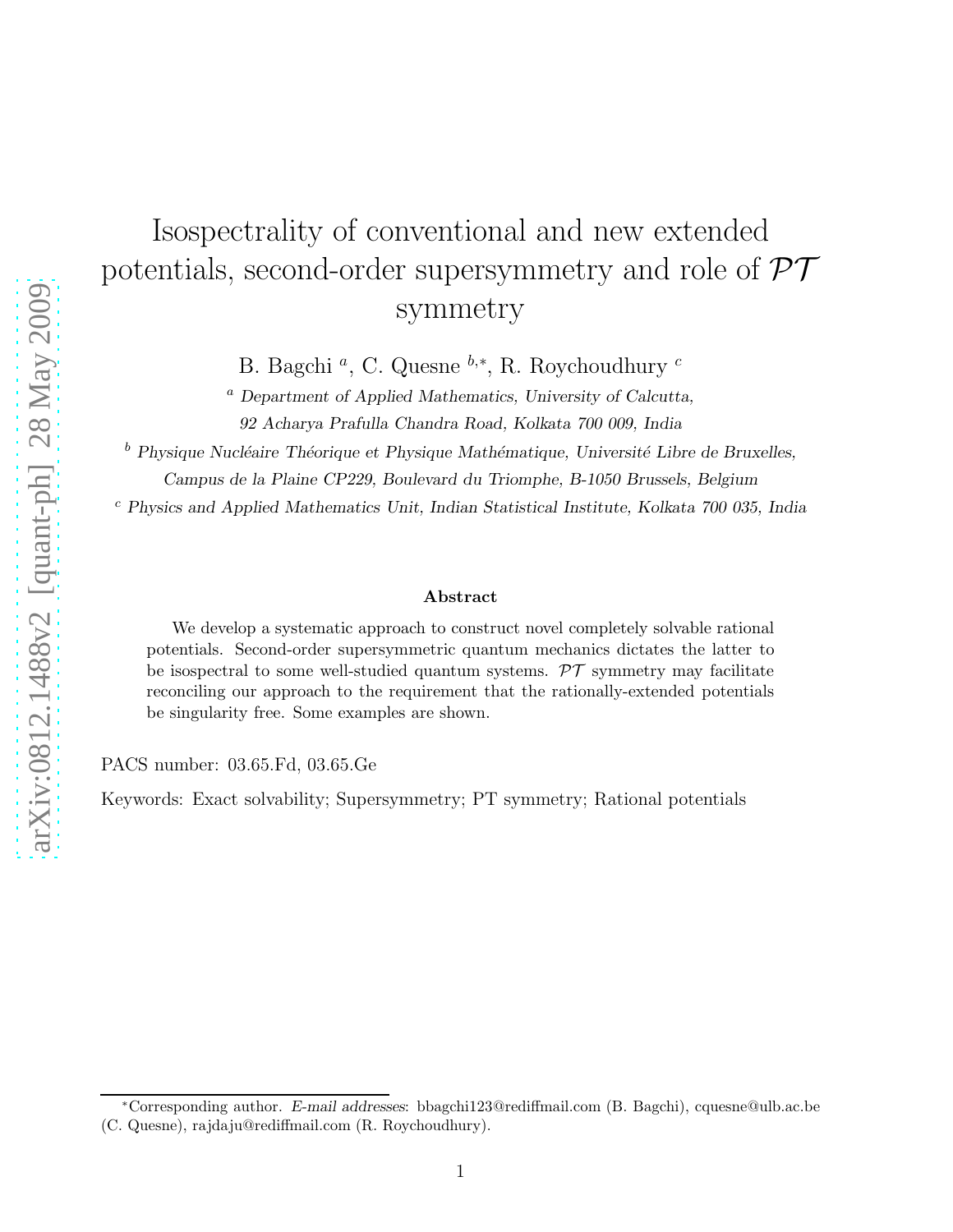# 1 Introduction

The search for exactly solvable potentials has been a subject of intense research since the advent of quantum mechanics because they may provide a conceptual understanding of some physical phenomena, as well as a testing ground for some approximation schemes. This has continued to be so after the generalization of quantum theory for the case of complex  $\mathcal{PT}$ -symmetric [\[1\]](#page-11-0) or pseudo-Hermitian [\[2\]](#page-11-1) Hamiltonians.

Over the years supersymmetric quantum mechanics (SUSYQM) has emerged as one of the most insightful tools towards construction of Hamiltonians with a prescribed spectrum starting from some given exactly solvable form  $[3, 4, 5, 6]$  $[3, 4, 5, 6]$  $[3, 4, 5, 6]$  $[3, 4, 5, 6]$ . The key technique such as the factorization method (sometimes couched in the language of intertwining relationships amongst operators inducing factorization) has enabled one to uncover many useful properties of quantum mechanics. SUSY systems are appropriately described by a superpotential descendant of the given Schrödinger potential, which in turn furnishes the so-called SUSY partner Hamiltonians. In one-dimensional systems, strict isospectrality may be present in the first-order systems (broken SUSY) when the factorization energy  $E$  is smaller than the ground-state energy of the starting Hamiltonian [\[7,](#page-11-6) [8\]](#page-11-7). In such a context, the potential and eigenfunctions of the partner Hamiltonian are known in terms of analytic expressions, which, however, may be a good deal more complicated than the corresponding ones of the initial Hamiltonian [\[9\]](#page-11-8). Interestingly one can look for extensions to higher-order SUSY theories by resorting to higher-derivative versions of the factorization operators. These offer the scope of relating to non-trivial quantum systems as has been found in a number of recent works [\[10,](#page-11-9) [11,](#page-11-10) [12,](#page-11-11) [13\]](#page-11-12).

Against this background, the recent introduction of two new classes of exceptional orthogonal polynomials [\[14\]](#page-11-13) and their occurrence in the bound-state wavefunctions of two novel rational potentials isospectral to some well-known conventional ones [\[15\]](#page-12-0) have led us to re-examine the construction of such pairs of partner potentials. These examples have suggested us an alternative approach to the usual one, which consists in searching for a reduction of the initial Schrödinger equation general solution to some elementary function  $|16|$ .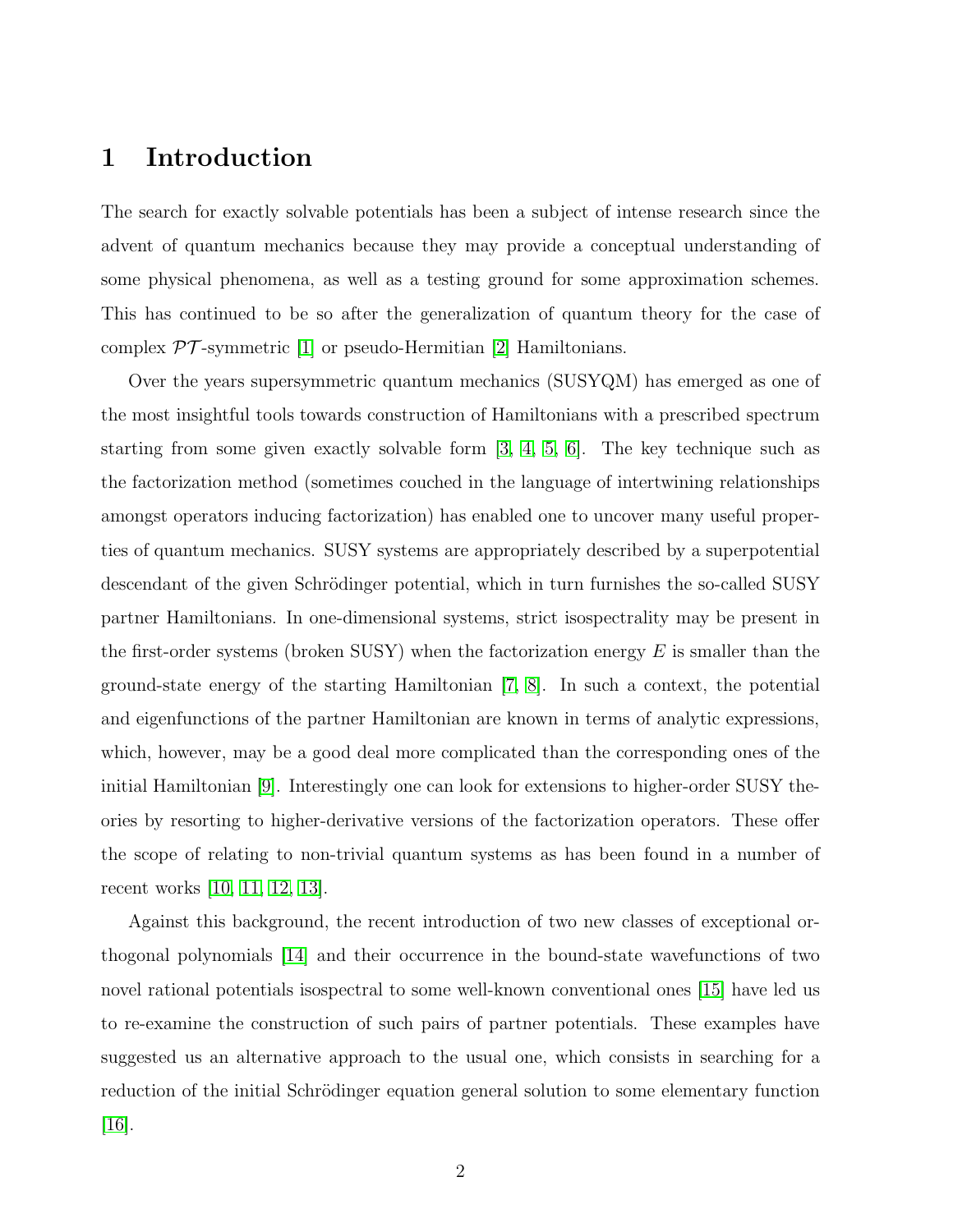Taking advantage of such an experience, we plan to enquire here how flexible is the solution of the superpotential that forms a given SUSY quantum model. Employing the factorization method, which was generalized by Gendenshtein [\[17\]](#page-12-2) in terms of the reparametrization of the potential ensuring thereby an algebraic construction of the latter, we will generate new pairs of SUSY Hamiltonians by effecting a reparametrization of the starting Schrödinger potential. We will show how the family of such pairs can be substantially enlarged should we redefine the existing superpotential in terms of new couplings and allow for the presence of some rational function in it. The latter plays an interesting dual role: it not only allows coincidence of one of the new partner Hamiltonians with the starting one up to some reparametrization of couplings, but also forces the other partner to emerge as a superposition of the initial exactly solvable potential (with its parameters left undisturbed) and some additional rational terms, thus representing an extended family of exactly solvable rational potentials. Such an extended potential has its spectrum unaltered vis- $\lambda$ -vis the exactly solvable one from which it is obtained, while the corresponding bound-state wavefunctions turn out to be expressible in terms of rather simple polynomials. It is important to stress that a second-order supersymmetric (SSUSY) transformation lies at the very root of the observed isospectrality. Furthermore, our findings show that for some potentials  $\mathcal{PT}$ symmetry [\[1\]](#page-11-0) enters the picture in a natural way to render the derived potential singularity free.

# 2 Generalized Pöschl-Teller potential

We begin with the concrete example of the generalized Pöschl-Teller (GPT) potential as our first model to address the issue of constructing an extended class of rational potentials.

#### 2.1 Extended family of rational potentials

The GPT potential reads in standard notations [\[3\]](#page-11-2)

<span id="page-2-0"></span>
$$
V_{A,B}(x) = [B^2 + A(A+1)] \operatorname{csch}^2 x - B(2A+1) \operatorname{csch} x \operatorname{coth} x \tag{1}
$$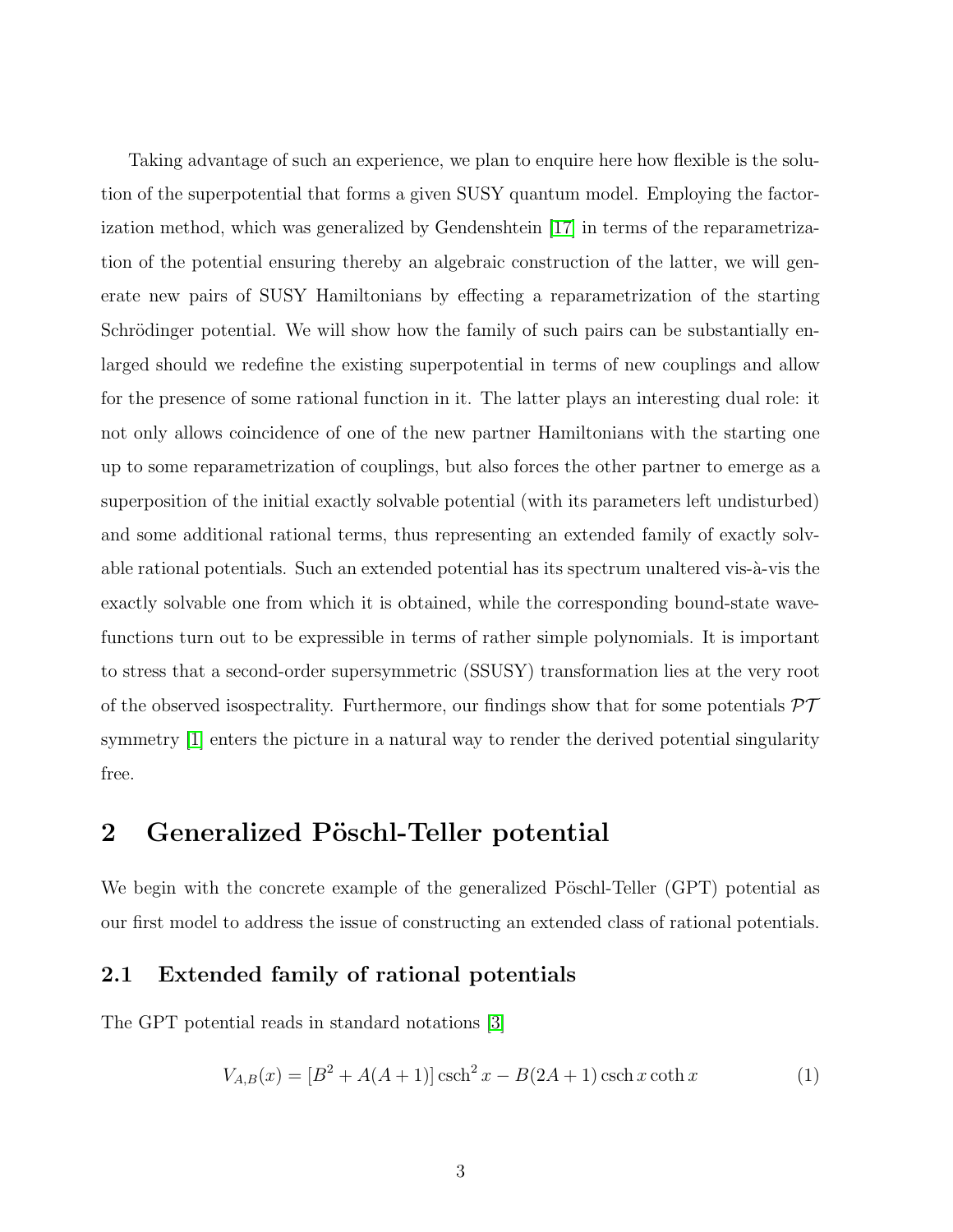and is defined on the half-line  $0 < x < \infty$ . It is repulsive at the origin for  $B > A + 1 > 1$ but supports a finite number of bound states, whose energies are given by

<span id="page-3-3"></span>
$$
E_{\nu}^{(A)} = -(A - \nu)^2, \qquad \nu = 0, 1, \dots, \nu_{\text{max}} \quad (A - 1 \le \nu_{\text{max}} < A). \tag{2}
$$

The associated wavefunctions, vanishing at the origin and decaying exponentially at infinity, can be expressed in terms of Jacobi polynomials as

<span id="page-3-1"></span>
$$
\psi_{\nu}^{(A,B)}(x) = \mathcal{N}_{\nu}^{(A,B)}(\cosh x - 1)^{\frac{1}{2}(B-A)}(\cosh x + 1)^{-\frac{1}{2}(B+A)} P_{\nu}^{(B-A-\frac{1}{2}, -B-A-\frac{1}{2})}(\cosh x), \quad (3)
$$

where

$$
\mathcal{N}_{\nu}^{(A,B)} = 2^{A} \left( \frac{\nu! (2A - 2\nu) \Gamma (B + A - \nu + \frac{1}{2})}{\Gamma (B - A + \nu + \frac{1}{2}) \Gamma (2A - \nu + 1)} \right)^{1/2}
$$

denotes a normalization constant<sup>[1](#page-3-0)</sup>.

In the standard SUSYQM approach to such a potential, which incidentally is also shape invariant, deletion of the ground-state energy  $E_0^{(A)}$  yields a partner potential  $V_{A-1,B}(x)$  of the same kind by using a superpotential having the form  $A \coth x - B \operatorname{csch} x$  [\[3\]](#page-11-2).

Motivated by the previous results on the non-uniqueness of factorization schemes which also have relevance to the construction of rational potentials [\[7,](#page-11-6) [16,](#page-12-1) [18,](#page-12-3) [19,](#page-12-4) [20\]](#page-12-5), let us now ask the following question: can we modify the above superpotential for the GPT potential in such a way that the starting potential  $V^{(+)}(x) = W^2 - W' + E$  (*E* denoting the factorization energy) continues to belong to the GPT family up to some reparametrization of coefficients, while its partner  $V^{(-)}(x) = W^2 + W' + E$  differs from  $V_{A,B}(x)$  in the presence of some additional rational terms? Taking cue from the observation that  $z = \cosh x$  is the basic variable appearing in the Jacobi polynomial that controls [\(3\)](#page-3-1), we propose for such a superpotential the following form

<span id="page-3-2"></span>
$$
W(x) = a \coth x + b \operatorname{csch} x - \frac{\sinh x}{\cosh x + c},\tag{4}
$$

where the constants  $a, b, c$  are to be determined from suitable inputs.

<span id="page-3-0"></span><sup>&</sup>lt;sup>1</sup>Such a picture is also valid whenever the parameters vary in the range  $A + 1 > B > A + \frac{1}{2} > \frac{1}{2}$ <br>or  $A + \frac{1}{2} > B > A > 0$ , where the potential is weakly attractive at the origin. Among the two square integrable solutions of the Schrödinger equation corresponding to a given  $E_{\nu}^{(A)}$ , it is customary to consider the function [\(3\)](#page-3-1) as the physical one because it is the most regular.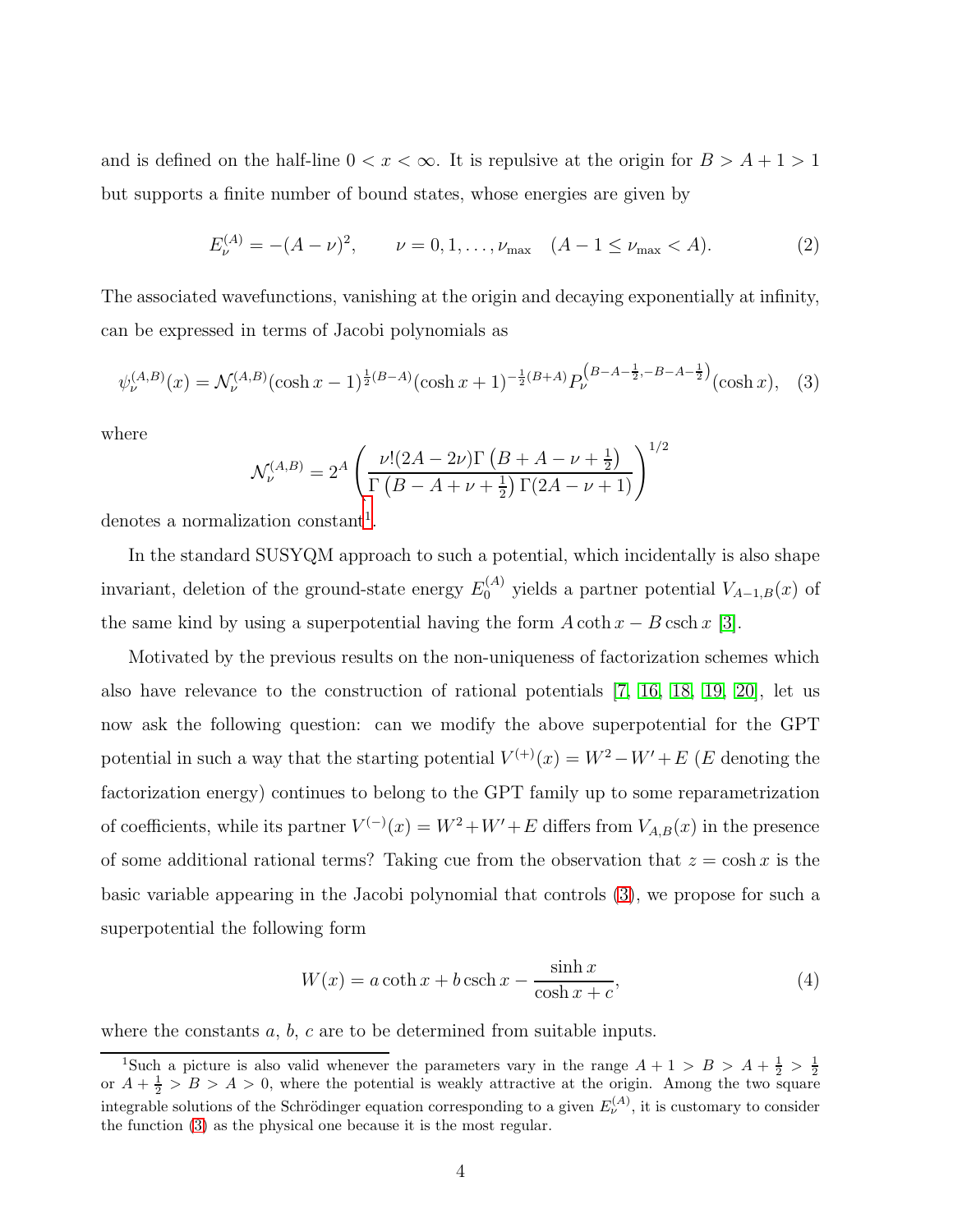Straightforward calculations using [\(4\)](#page-3-2) lead to

<span id="page-4-0"></span>
$$
V^{(+)}(x) = [a(a+1)+b2] \operatorname{csch}^{2} x + (2a+1)b \operatorname{csch} x \coth x + \frac{(2a-1)c-2b}{\cosh x + c} + (a-1)^{2} + E \tag{5}
$$

<span id="page-4-1"></span>and

$$
V^{(-)}(x) = [a(a-1) + b2] \operatorname{csch}^{2} x + (2a-1)b \operatorname{csch} x \operatorname{coth} x + \frac{(2a-3)c - 2b}{\cosh x + c} + \frac{2(c^{2}-1)}{(\cosh x + c)^{2}} + (a-1)^{2} + E.
$$
\n(6)

Elimination of the term proportional to  $(\cosh x + c)^{-1}$  from  $V^{(+)}(x)$  can be achieved provided we choose  $c = 2b/(2a-1)$ . Furthermore, the first two terms of  $V^{(-)}(x)$  coincide with  $V_{A,B}(x)$ , given in [\(1\)](#page-2-0), if the two conditions

<span id="page-4-2"></span>
$$
a(a-1) + b2 = B2 + A(A + 1), \t (2a - 1)b = -B(2A + 1)
$$
 (7)

are fulfilled. Finally, the vanishing of the constants terms in [\(5\)](#page-4-0) and [\(6\)](#page-4-1) imposes that the factorization energy be given by  $E = -(a-1)^2$ .

The two restrictions in  $(7)$  lead to four possible solutions for a and b. The first two are given by  $a = \pm (B \pm \frac{1}{2})$  $(\frac{1}{2}), b = \pm (A + \frac{1}{2})$  $\frac{1}{2}$ , where we take all upper or all lower signs, while the two remaining ones can be obtained from them by permuting  $A + \frac{1}{2}$  with B. As a result, c becomes  $c = -(2A + 1)/(2B)$  or  $c = -2B/(2A + 1)$ , respectively. Only for the former c value can we assert that the extended potential  $V^{(-)}(x)$  will be free from poles on the half-line. We therefore restrict ourselves to such a value and arrive at the following results:

$$
V^{(+)}(x) = V_{A,B\pm 1}(x) = [(B \pm 1)^2 + A(A+1)] \operatorname{csch}^2 x - (B \pm 1)(2A+1) \operatorname{csch} x \coth x, \tag{8}
$$

$$
V^{(-)}(x) = V_{A,B,\text{ext}}(x) = V_{A,B}(x) + \frac{2(2A+1)}{2B\cosh x - 2A - 1} - \frac{2[4B^2 - (2A+1)^2]}{(2B\cosh x - 2A - 1)^2},\tag{9}
$$

<span id="page-4-3"></span>with

<span id="page-4-5"></span><span id="page-4-4"></span>
$$
W(x) = \pm \left(B \pm \frac{1}{2}\right) \coth x \mp \left(A + \frac{1}{2}\right) \operatorname{csch} x - \frac{2B \sinh x}{2B \cosh x - 2A - 1},
$$
  
\n
$$
E = -\left(B \mp \frac{1}{2}\right)^2.
$$
\n(10)

We have therefore found two distinct solutions to the above-mentioned question: going from a conventional GPT potential to an extended potential  $V_{A,B,\text{ext}}(x)$  can be achieved in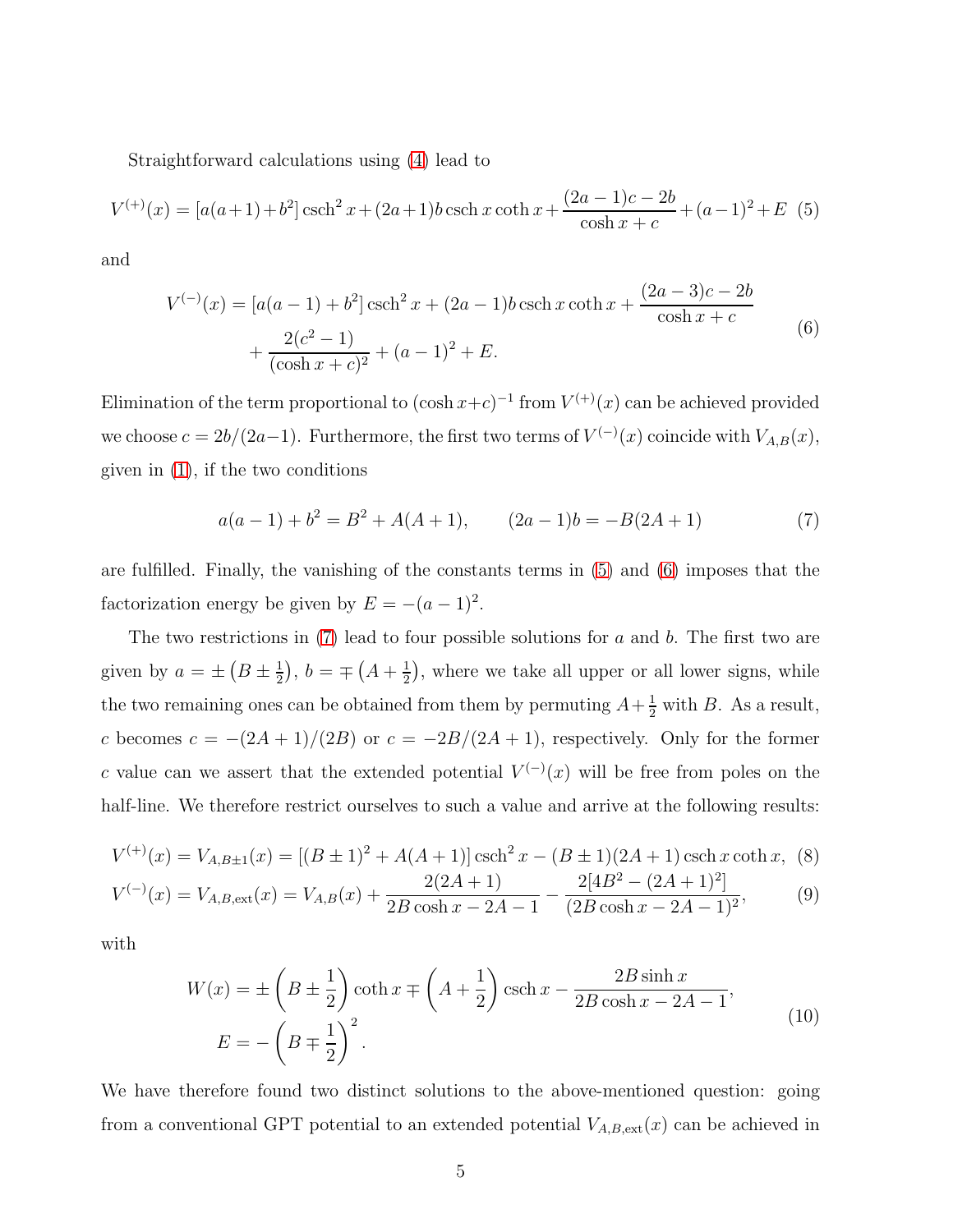a first-order SUSYQM setting provided we start either from  $V_{A,B+1}(x)$  or from  $V_{A,B-1}(x)$ (but in no way if we start from a potential  $V_{A,B}(x)$  with the same parameters). It is also worthwhile to note that although the GPT potential  $V_{A,B}(x)$  is not defined for  $B = A + \frac{1}{2}$  $\frac{1}{2}$ , the same is not true for  $V_{A,B,\text{ext}}(x)$ , which can easily be shown to be equivalent to the wellbehaved conventional GPT potential  $V_{A-1,A+\frac{3}{2}}(x)$ , with a correspondence between their respective bound-state energies and wavefunctions.

The facts that the GPT energy eigenvalues [\(2\)](#page-3-3) are independent of B (provided this parameter satisfies the condition  $B > A + 1$ ) and that the factorization energy E, given in [\(10\)](#page-4-3), is smaller than  $E_0^{(A)}$  make it plausible that the partner potential  $V^{(-)}(x)$  in [\(9\)](#page-4-4) be strictly isospectral to any choice for  $V^{(+)}(x)$  in [\(8\)](#page-4-5) (as well as to  $V_{A,B}(x)$  in [\(1\)](#page-2-0)). This is actually confirmed by determining the factorization function  $\phi(x)$ , which is such that  $W = -\phi'/\phi$ . The result reads

$$
\phi(x) \propto (\cosh x - 1)^{\mp \frac{1}{2}(B - A \pm \frac{1}{2} - \frac{1}{2})} (\cosh x + 1)^{\mp \frac{1}{2}(B + A \pm \frac{1}{2} + \frac{1}{2})} (2B \cosh x - 2A - 1),
$$

where the upper (resp. lower) signs correspond to  $V_{A,B+1}(x)$  (resp.  $V_{A,B-1}(x)$ ) in [\(8\)](#page-4-5). We note that for the former choice,  $\phi(x)$  decreases exponentially for  $x \to \infty$ , but increases as  $x^{-(B-A)}$  for  $x \to 0$ , while for the latter choice it vanishes as  $x^{B-A-1}$  for  $x \to 0$ , but increases exponentially for  $x \to \infty$ , thus showing in both cases that neither  $\phi$  nor  $\phi^{-1}$  is normalizable, as is required by the general theory [\[8\]](#page-11-7).

#### 2.2 Determination of bound-state wavefunctions

The bound-state wavefunctions  $\psi_{\nu}^{(-)}(x) \equiv \psi_{\nu}^{(A,B,\text{ext})}(x)$  of the extended GPT potential can be determined by using the standard intertwining relations  $H^{(+)}\hat{A}^{\dagger} = \hat{A}^{\dagger}H^{(-)}$ ,  $\hat{A}H^{(+)} =$  $H^{(-)}\hat{A}$  [\[3,](#page-11-2) [4,](#page-11-3) [5,](#page-11-4) [6\]](#page-11-5), satisfied by the partner Hamiltonians

$$
H^{(+)} = \hat{A}^{\dagger} \hat{A} = -\frac{d^2}{dx^2} + V^{(+)}(x) - E, \qquad H^{(-)} = \hat{A} \hat{A}^{\dagger} = -\frac{d^2}{dx^2} + V^{(-)}(x) - E.
$$

Here  $\hat{A}^{\dagger} = -\frac{d}{dx} + W(x)$  and  $\hat{A} = \frac{d}{dx} + W(x)$ . Hence choosing, for instance,  $V_{A,B+1}(x)$  in [\(8\)](#page-4-5), we can write

<span id="page-5-0"></span>
$$
\psi_{\nu}^{(-)}(x) = \frac{1}{\sqrt{\varepsilon_{\nu}}} \hat{A} \psi_{\nu}^{(+)}(x), \qquad \psi_{\nu}^{(+)}(x) = \psi_{\nu}^{(A,B+1)}(x), \qquad \varepsilon_{\nu} = E_{\nu}^{(A)} - E,\tag{11}
$$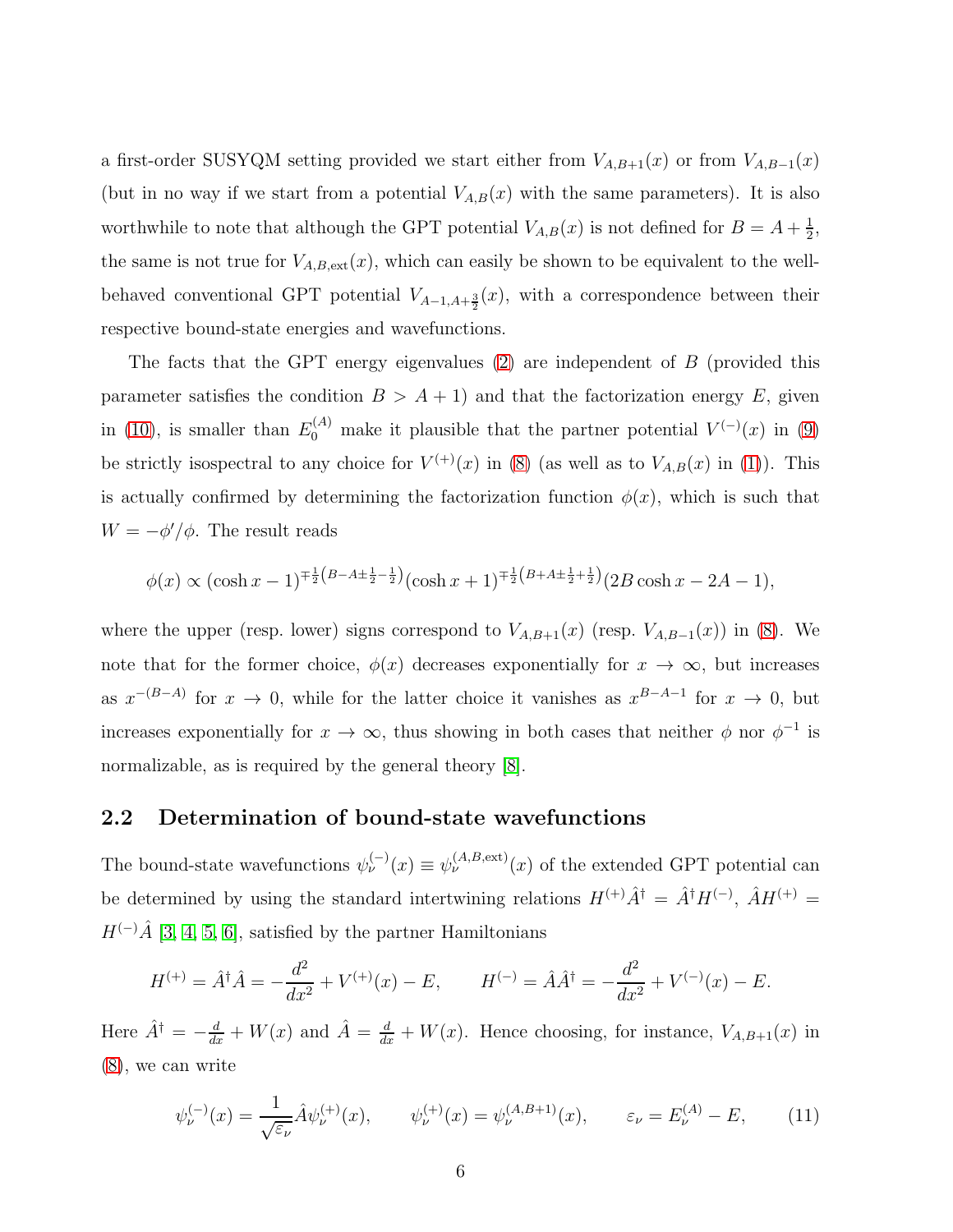for any  $\nu = 0, 1, \ldots, \nu_{\text{max}}$ .

On using Eq. [\(10\)](#page-4-3), as well as Eq. [\(3\)](#page-3-1) with  $B + 1$  substituted for B, we can rewrite [\(11\)](#page-5-0) as

<span id="page-6-1"></span>
$$
\psi_{\nu}^{(-)}(x) = \frac{\mathcal{N}_{\nu}^{(+)}(z-1)^{\frac{1}{2}(\alpha+\frac{1}{2})}(z+1)^{\frac{1}{2}(\beta+\frac{1}{2})}}{\beta+\alpha-(\beta-\alpha)z} \mathcal{O}_z^{(\alpha,\beta)} P_{\nu}^{(\alpha+1,\beta-1)}(z), \tag{12}
$$

where we have defined  $\mathcal{N}_{\nu}^{(+)} = \mathcal{N}_{\nu}^{(A,B+1)}$ ,  $z = z(x) = \cosh x$ ,  $\alpha = B - A - \frac{1}{2}$  $\frac{1}{2}$ ,  $\beta = -B - A - \frac{1}{2}$ 2 and

$$
\mathcal{O}_z^{(\alpha,\beta)} = [\beta + \alpha - (\beta - \alpha)z] \left( (z-1)\frac{d}{dz} + \alpha + 1 \right) + (\beta - \alpha)(z-1).
$$

The action of the first-order differential operator  $\mathcal{O}_z^{(\alpha,\beta)}$  on the Jacobi polynomial  $P_{\nu}^{(\alpha+1,\beta-1)}(z)$  can be inferred from some known differential and recursion relations for the latter [\[21\]](#page-12-6). The result can be written as

<span id="page-6-0"></span>
$$
\mathcal{O}_z^{(\alpha,\beta)} P_\nu^{(\alpha+1,\beta-1)}(z) = -2(\alpha-\beta)(\nu+\alpha)\hat{P}_{\nu+1}^{(\alpha,\beta)}(z),\tag{13}
$$

where  $\hat{P}_{\nu+1}^{(\alpha,\beta)}(z)$  is a  $(\nu+1)$ th-degree polynomial, defined by

<span id="page-6-2"></span>
$$
\hat{P}_{\nu+1}^{(\alpha,\beta)}(z) = -\frac{1}{2}(z-b)P_{\nu}^{(\alpha,\beta)}(z) + \frac{bP_{\nu}^{(\alpha,\beta)}(z) - P_{\nu-1}^{(\alpha,\beta)}(z)}{\alpha + \beta + 2\nu}, \qquad b \equiv \frac{\beta + \alpha}{\beta - \alpha},\tag{14}
$$

in terms of some Jacobi ones.

At this stage, SUSYQM can be profitably used to construct orthonormal bound-state wavefunctions  $\psi_{\nu}^{(-)}(x)$  in terms of  $\hat{P}_{\nu+1}^{(\alpha,\beta)}(z)$ . Inserting [\(13\)](#page-6-0) in [\(12\)](#page-6-1) and taking all previous definitions into account indeed leads to

<span id="page-6-3"></span>
$$
\psi_{\nu}^{(-)}(x) = \mathcal{N}_{\nu}^{(-)} \frac{(\cosh x - 1)^{\frac{1}{2}(B-A)}(\cosh x + 1)^{-\frac{1}{2}(B+A)}}{2B\cosh x - 2A - 1} \hat{P}_{\nu+1}^{(B-A-\frac{1}{2}, -B-A-\frac{1}{2})}(\cosh x), \quad (15)
$$

where

$$
\mathcal{N}_{\nu}^{(-)} = -4B \left( \frac{B - A + \nu - \frac{1}{2}}{B + A - \nu - \frac{1}{2}} \right)^{1/2} \mathcal{N}_{\nu}^{(+)} \n= -2^{A+2} B \left( \frac{\nu! \left( 2A - 2\nu \right) \left( B + A - \nu + \frac{1}{2} \right) \Gamma \left( B + A - \nu - \frac{1}{2} \right)}{\left( B - A + \nu + \frac{1}{2} \right) \Gamma \left( B - A + \nu - \frac{1}{2} \right) \Gamma \left( 2A - \nu + 1 \right)} \right)^{1/2}.
$$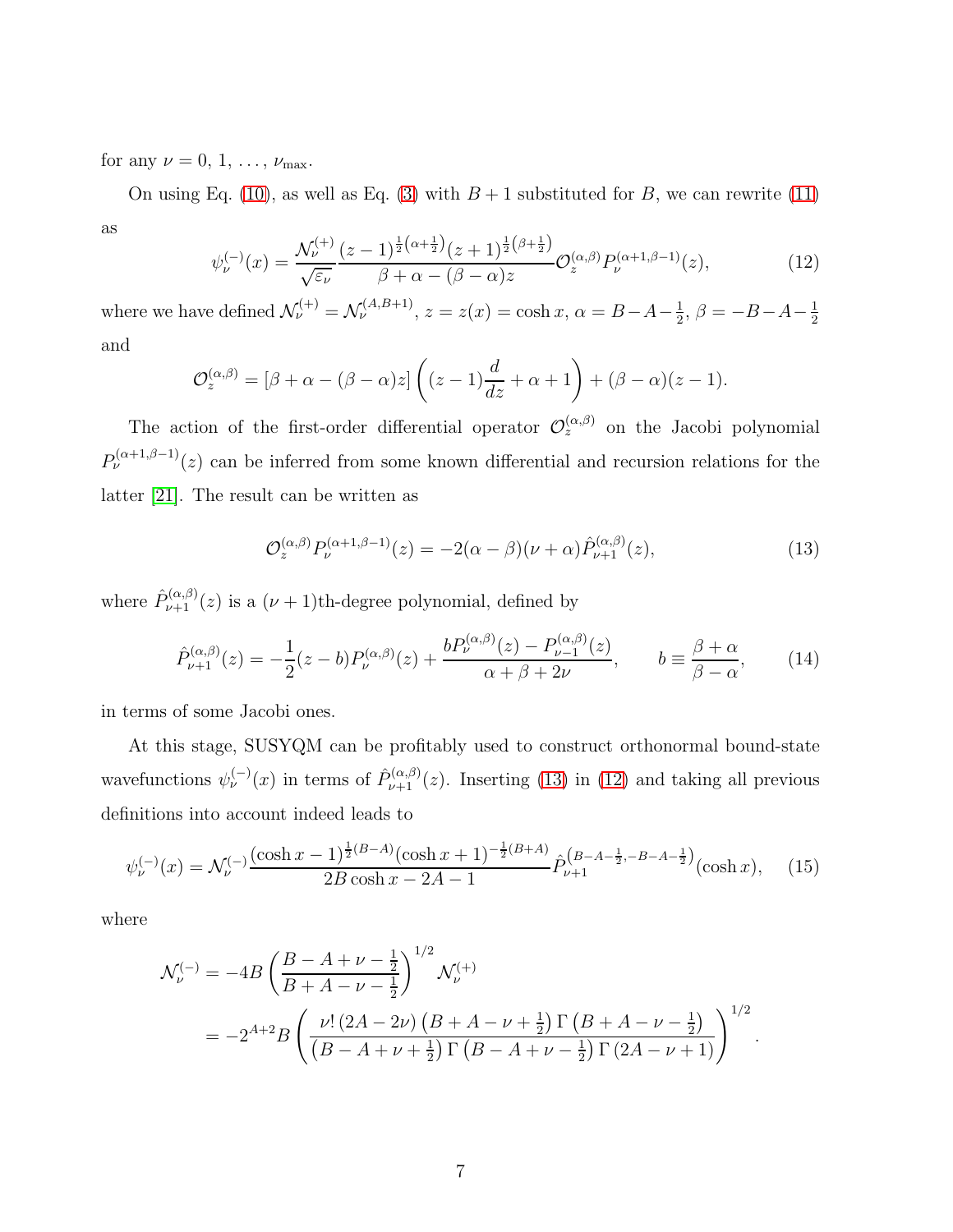#### 2.3 Isospectrality and SSUSY

Let us now focus on the isospectrality issue of the conventional and extended potentials with the same parameters A, B. Since we have been able to go from  $V_{A,B\pm 1}(x)$  to  $V_{A,B,ext}(x)$ by a first-order SUSYQM transformation, we may try to convert  $V_{A,B}(x)$  into  $V_{A,B\pm 1}(x)$ in a preliminary step. As is easily seen, such a transformation can be carried out in a first-order SUSYQM setting by assuming

<span id="page-7-0"></span>
$$
\tilde{H}^{(+)} = \hat{B}^{\dagger} \hat{B} = -\frac{d^2}{dx^2} + \tilde{V}^{(+)}(x) - \tilde{E}, \qquad \tilde{H}^{(-)} = \hat{B} \hat{B}^{\dagger} = -\frac{d^2}{dx^2} + \tilde{V}^{(-)}(x) - \tilde{E},
$$
\n
$$
\tilde{V}^{(+)}(x) = V_{A,B}(x) = \tilde{W}^2 - \tilde{W}' + \tilde{E}, \qquad \tilde{V}^{(-)}(x) = V_{A,B\pm 1}(x) = \tilde{W}^2 + \tilde{W}' + \tilde{E}, \qquad (16)
$$
\n
$$
\hat{B}^{\dagger} = -\frac{d}{dx} + \tilde{W}(x), \qquad \hat{B} = \frac{d}{dx} + \tilde{W}(x),
$$

with a superpotential and a factorization energy given by

$$
\tilde{W}(x) = \mp (B \pm \frac{1}{2}) \coth x \pm (A + \frac{1}{2}) \operatorname{csch} x \quad \text{and} \quad \tilde{E} = - (B \pm \frac{1}{2})^2,
$$

respectively. As before,  $\tilde{E} < E_0^{(A)}$  and the corresponding factorization function

$$
\tilde{\phi}(x) \propto (\cosh x - 1)^{\pm \frac{1}{2}(B - A \pm \frac{1}{2} - \frac{1}{2})} (\cosh x + 1)^{\pm \frac{1}{2}(B + A \pm \frac{1}{2} + \frac{1}{2})}
$$

is such that neither  $\tilde{\phi}$  nor  $\tilde{\phi}^{-1}$  is normalizable, thereby ensuring the (strict) isospectrality of this step too.

Since from [\(8\)](#page-4-5) and [\(16\)](#page-7-0), it follows that  $\tilde{V}^{(-)}(x) = V^{(+)}(x)$ , the two first-order SUSY systems  $(\tilde{H}^{(+)}, \tilde{H}^{(-)})$  and  $(H^{(+)}, H^{(-)})$  can be glued together so as to get a reducible SSUSY one  $(h^{(1)}, h^{(2)})$  [\[10,](#page-11-9) [11,](#page-11-10) [12,](#page-11-11) [13\]](#page-11-12). In such a framework, the two Hamiltonians  $h^{(1)}$  and  $h^{(2)}$  with corresponding potentials  $V^{(1)}(x)$  and  $V^{(2)}(x)$ , respectively, intertwine with some second-order differential operators

<span id="page-7-1"></span>
$$
\mathcal{A}^{\dagger} = \frac{d^2}{dx^2} - 2p(x)\frac{d}{dx} + q(x), \qquad \mathcal{A} = \frac{d^2}{dx^2} + 2p(x)\frac{d}{dx} + 2p'(x) + q(x), \tag{17}
$$

as  $Ah^{(1)} = h^{(2)}A$  and  $A^{\dagger}h^{(2)} = h^{(1)}A^{\dagger}$ , so that the functions  $p(x)$ ,  $q(x)$  and the potentials  $V^{(1,2)}(x)$  are constrained by the relations

$$
q(x) = -p' + p^2 - \frac{p''}{2p} + \left(\frac{p'}{2p}\right)^2 - \frac{\bar{c}^2}{16p^2},
$$
  

$$
V^{(1,2)}(x) = \mp 2p' + p^2 + \frac{p''}{2p} - \left(\frac{p'}{2p}\right)^2 + \frac{\bar{c}^2}{16p^2},
$$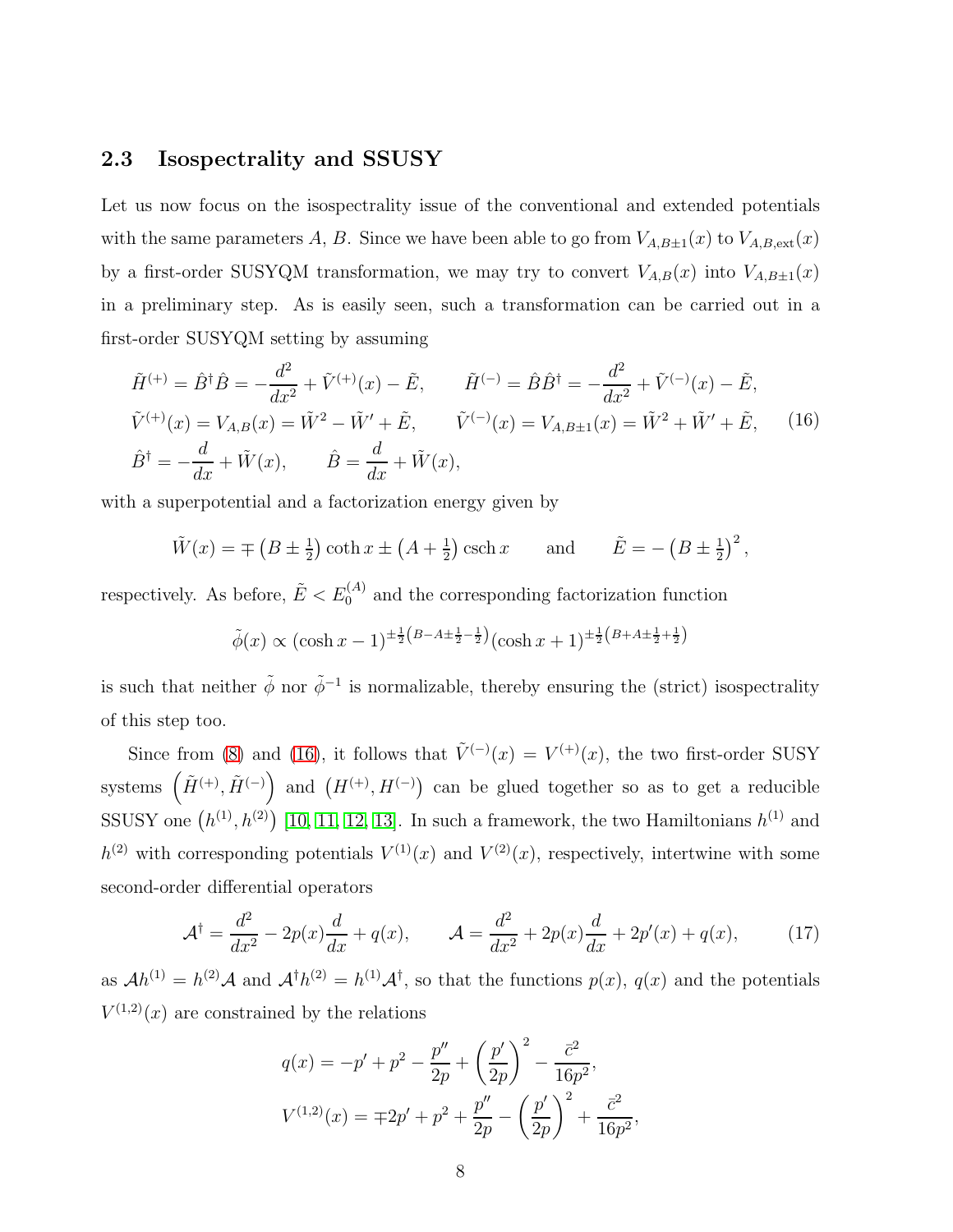where  $\bar{c}$  is some integration constant.

The relation between both approaches follows from the equations

<span id="page-8-0"></span>
$$
h^{(1)} = \tilde{H}^{(+)} + \frac{\bar{c}}{2}, \qquad h^{(2)} = H^{(-)} - \frac{\bar{c}}{2}, \qquad \mathcal{A}^{\dagger} = \hat{B}^{\dagger} \hat{A}^{\dagger}, \qquad \mathcal{A} = \hat{A}\hat{B}, \tag{18}
$$

where  $h^{(1)}$  and  $h^{(2)}$  are both partners of some intermediate Hamiltonian

$$
h = \tilde{H}^{(-)} + \frac{\bar{c}}{2} = H^{(+)} - \frac{\bar{c}}{2}
$$

and the constant  $\bar{c}$  is related to the two factorization energies through

$$
\bar{c} = \tilde{E} - E = \mp 2B.
$$

On comparing Eq. [\(17\)](#page-7-1) with the two last relations in [\(18\)](#page-8-0), we finally obtain

$$
p(x) = \frac{1}{2} \left( W + \tilde{W} \right) = -\frac{B \sinh x}{2B \cosh x - 2A - 1},
$$

thereby completing the determination of the SSUSY transformation. It should be stressed here that since we have two possibilities for  $\tilde{V}^{(-)}(x) = V^{(+)}(x)$  (see Eqs. [\(8\)](#page-4-5) and [\(16\)](#page-7-0)), there are two different paths for going from  $V_{A,B}(x)$  to  $V_{A,B,\text{ext}}(x)$  or, in other words, the SSUSY transformation admits two different decompositions and therefore two different intermediate Hamiltonians h.

### 3 Generalizations

The construction of extended potentials carried out in Sec. 2 in the GPT case can be generalized to some other exactly solvable potentials.

#### 3.1 Scarf I potential

For the Scarf I potential

<span id="page-8-1"></span>
$$
V_{A,B}(x) = [A(A-1) + B^2] \sec^2 x - B(2A-1) \sec x \tan x, \quad -\frac{\pi}{2} < x < \frac{\pi}{2}, \quad 0 < B < A-1,\tag{19}
$$

for instance, the bound-state wavefunctions being expressible in terms of Jacobi polynomials in the variable  $z = \sin x$  [\[3\]](#page-11-2), instead of [\(4\)](#page-3-2) we would take  $W(x) = a \tan x + b \sec x$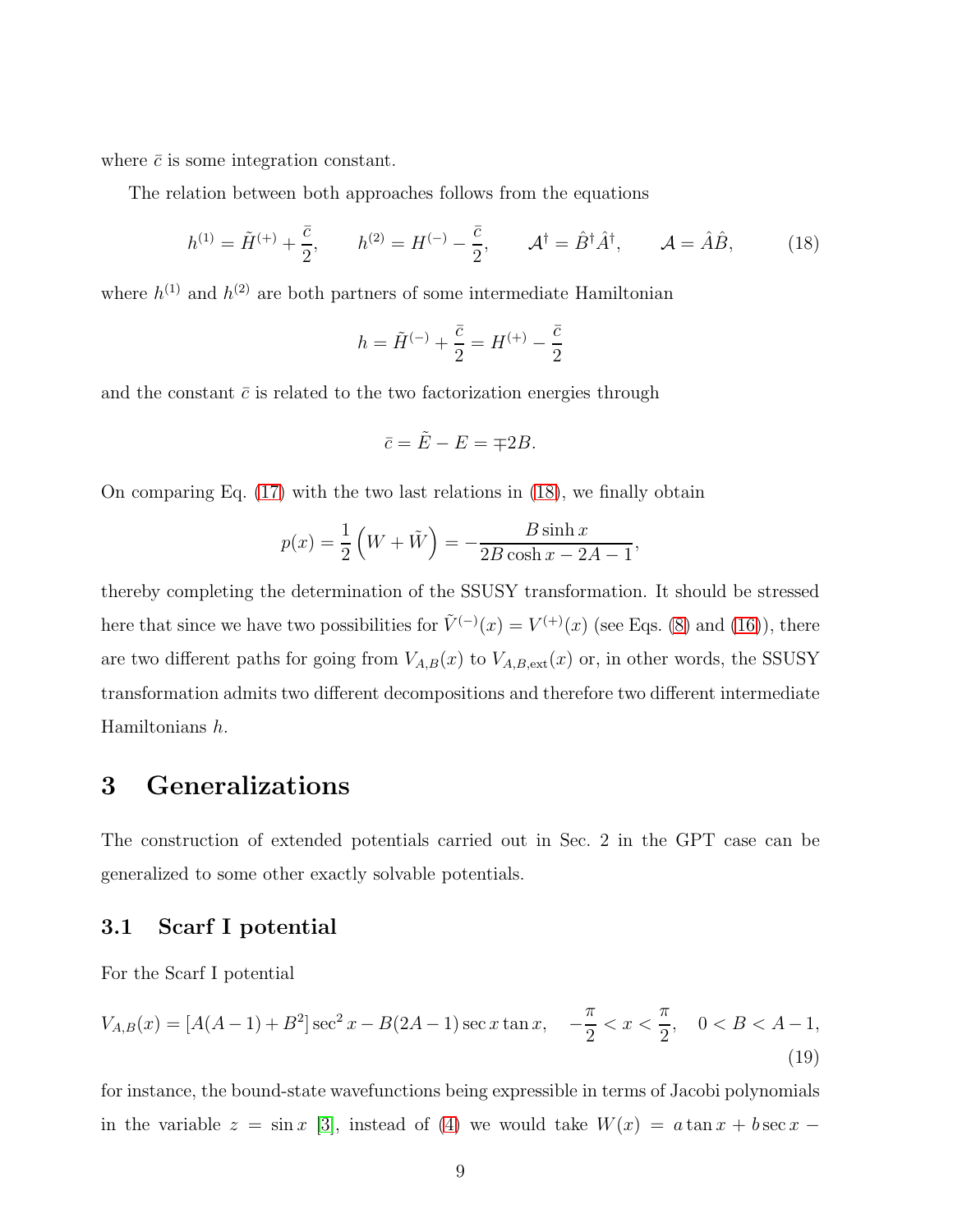$\cos x(\sin x + c)^{-1}$  and obtain  $c = -(2A - 1)/(2B)$  for an extended potential without pole. As a consequence, we would get  $V^{(+)}(x) = V_{A,B\pm 1}(x)$  while its partner  $V^{(-)}(x)$  would coincide with the extended Scarf I potential obtained in [\[15\]](#page-12-0). The isospectrality of the latter with  $V_{A,B}(x)$ , given in [\(19\)](#page-8-1), would then be explained by a SSUSY transformation entirely similar to that derived for the GPT potential.

#### 3.2 Scarf II potential and role of  $\mathcal{PT}$  symmetry

We may also inquire into what would happen for the corresponding hyperbolic Scarf II potential

<span id="page-9-0"></span>
$$
V_{A,B}(x) = [B^2 - A(A+1)] \operatorname{sech}^2 x + B(2A+1) \operatorname{sech} x \tanh x, \quad -\infty < x < \infty, \quad A > 0,\tag{20}
$$

for which the corresponding variable z is given by  $z = i \sinh x$  [\[3\]](#page-11-2) and we would therefore assume  $W(x) = a \tanh x + b \sech x - i \cosh x (i \sinh x + c)^{-1}$ . Due to the fact that  $\sinh x$ takes all real values whenever x runs over the real line, neither of the two solutions for  $c$ , namely  $c = -i(2A + 1)/(2B)$  and  $c = 2iB/(2A + 1)$ , would lead to an extended potential free from pole.

It is interesting to note that this problem can be easily coped with by going to the  $PT$ -symmetric Scarf II potential, obtained by replacing B by iB in [\(20\)](#page-9-0) [\[22,](#page-12-7) [23,](#page-12-8) [24,](#page-12-9) [25,](#page-12-10) [26\]](#page-12-11). Depending on the value assumed for c, this would result in two distinct  $\mathcal{PT}$ -symmetric extended potentials, the first one being given by

$$
V_{A,iB,ext}(x) = -[B^2 + A(A+1)] \operatorname{sech}^2 x + iB(2A+1) \operatorname{sech} x \tanh x - \frac{2(2A+1)}{2A+1 - 2iB \sinh x} + \frac{2[(2A+1)^2 - 4B^2]}{(2A+1 - 2iB \sinh x)^2}
$$

and the second one following from it by permutation of  $A + \frac{1}{2}$  with B. To each of them, there would correspond a different SSUSY construct. Such a doubling of extensions hints at a connection with the existence of two series of real energy levels,  $-(A - \nu)^2$ ,  $\nu < A$ , and  $-\left(B-\frac{1}{2}-\nu\right)^2$ ,  $\nu < B-\frac{1}{2}$  $\frac{1}{2}$ , which characterizes the  $\mathcal{PT}$ -symmetric Scarf II potential whenever A and  $B-\frac{1}{2}$  $\frac{1}{2}$  are both positive [\[22\]](#page-12-7).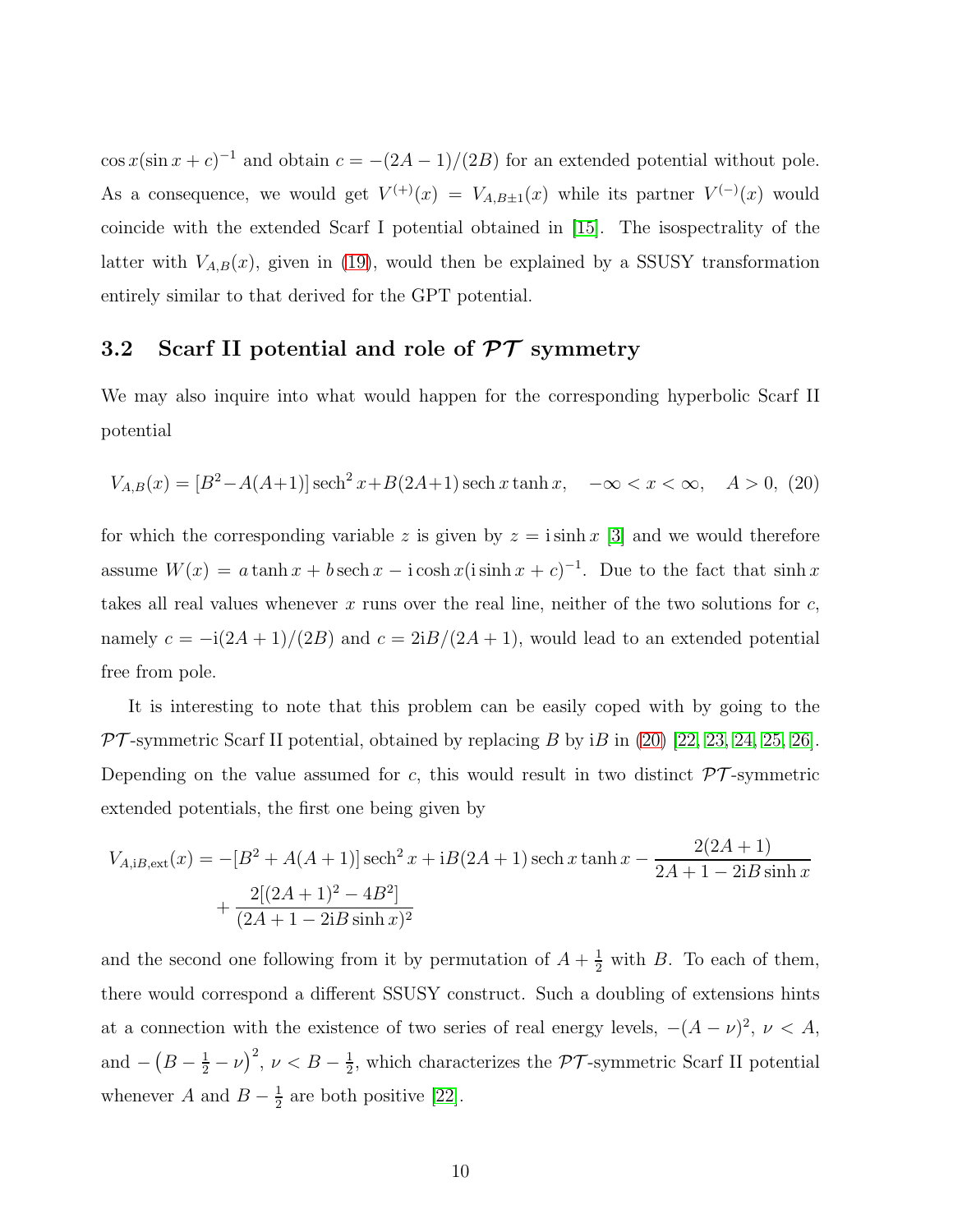### 4 Concluding remarks

In conclusion, we have devised a SSUSY approach to isospectral conventional and rationallyextended exactly solvable potentials, which, at the same time as providing us with a constructive method for determining the latter, gives us a clue to calculating its polynomial solutions through the use of first-order differential operators. Such a procedure has been illustrated with the detailed example of the GPT potential and its application to the Scarf I potential of [\[15\]](#page-12-0) has also been sketched. Furthermore, we have shown in the Scarf II case how  $\mathcal{PT}$  symmetry may greatly help us in reconciling our approach with the requirement that the rationally-extended potential be singularity free in the domain where the conventional potential is defined.

In this work, for simplicity's sake, we have restricted ourselves to some shape invariant potentials, whose eigenvalues are independent of one parameter, and we have chosen to change this independent parameter to reparametrize the potentials. It should be stressed that, as we plan to show elsewhere, our method is by no way limited to such cases.

A further important point, which has not been dealt with here for lack of space but will also be considered in a future work, is the fact that the polynomials appearing in the rationally-extended potential bound-state wavefunctions (see Eqs. [\(14\)](#page-6-2) and [\(15\)](#page-6-3)) belong to a class of exceptional orthogonal polynomials, which has been the topic of some recent mathematical study [\[14\]](#page-11-13). Our SSUSY approach provides us with a convenient way of constructing and generalizing such polynomials.

### Acknowledgments

We are grateful to Dr. M.S. Plyushchay and Dr. T. Tanaka for useful correspondences. B.B. thanks Prof. M.P. Singh, Director, Ansal Institute of Technology, for his interest in this work. R.R. gratefully acknowledges the support of the National Fund for Scientific Research (FNRS), Belgium, and the warm hospitality at PNTPM, Université Libre de Bruxelles, where this work was carried out. He is also grateful to the Council of Scientific and Industrial Research (CSIR), New Delhi, for a grant (project no 21/0659/06/EMR-II).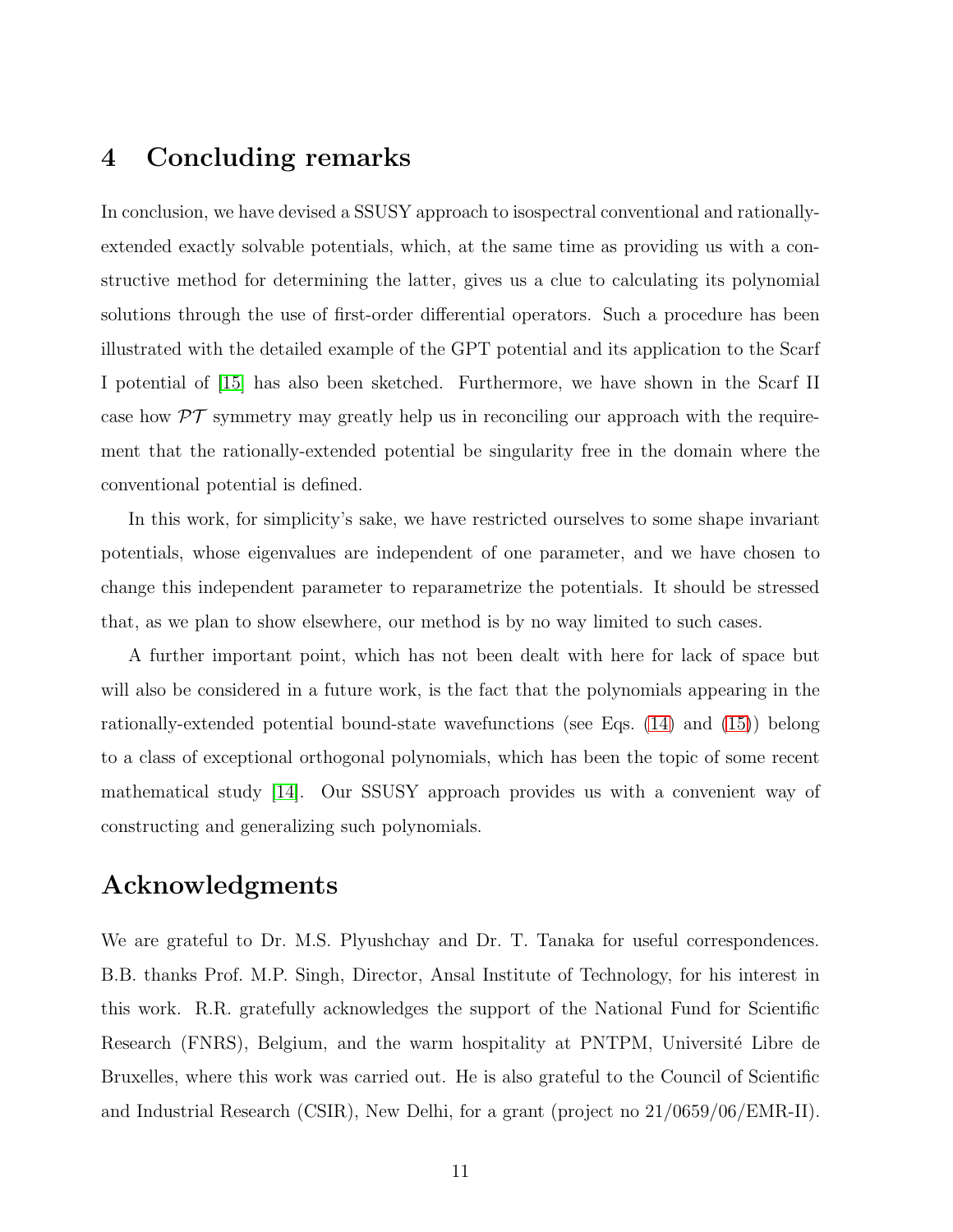# <span id="page-11-0"></span>References

- <span id="page-11-1"></span>[1] C.M. Bender, S. Boettcher, Phys. Rev. Lett. 80 (1998) 5243.
- <span id="page-11-2"></span>[2] A. Mostafazadeh, J. Math. Phys. 43 (2002) 205.
- <span id="page-11-3"></span>[3] F. Cooper, A. Khare, U. Sukhatme, Phys. Rep. 251 (1995) 267.
- <span id="page-11-4"></span>[4] G. Junker, Supersymmetric Methods in Quantum and Statistical Physics, Springer, Berlin, 1996.
- <span id="page-11-5"></span>[5] B. Bagchi, Supersymmetry in Quantum and Classical Physics, Chapman and Hall/CRC Press, Boca Raton, FL, 2000.
- <span id="page-11-6"></span>[6] B. Mielnik, O. Rosas-Ortiz, J. Phys. A 37 (2004) 10007.
- <span id="page-11-7"></span>[7] B. Mielnik, J. Math. Phys. 25 (1984) 3387.
- <span id="page-11-8"></span>[8] C.V. Sukumar, J. Phys. A 18 (1985) 2917.
- <span id="page-11-9"></span>[9] A. Contreras-Astorga, D.J. Fernández, J. Phys. A 41 (2008) 475303.
- [10] A.A. Andrianov, M.V. Ioffe, F. Cannata, J.-P. Dedonder, Int. J. Mod. Phys. A 10 (1995) 2683; A.A. Andrianov, M.V. Ioffe, D.N. Nishnianidze, Theor. Math. Phys. 104 (1995) 1129; A.A. Andrianov, M.V. Ioffe, D.N. Nishnianidze, Phys. Lett. A 201 (1995) 103.
- <span id="page-11-11"></span><span id="page-11-10"></span>[11] B.F. Samsonov, Mod. Phys. Lett. A 11 (1996) 1563.
- <span id="page-11-12"></span>[12] B. Bagchi, A. Ganguly, D. Bhaumik, A. Mitra, Mod. Phys. Lett. A 14 (1999) 27.
- <span id="page-11-13"></span>[13] D.J. Fernández C., N. Fernández-García, AIP Conference Proceedings 744 (2005) 236.
- [14] D. Gómez-Ullate, N. Kamran, R. Milson, An extension of Bochner's problem: exceptional invariant subspaces, arXiV math-ph 0805.3376; D. Gómez-Ullate, N. Kamran, R. Milson, An extended class of orthogonal polynomials defined by a Sturm-Liouville problem, arXiV math-ph 0807.3939.